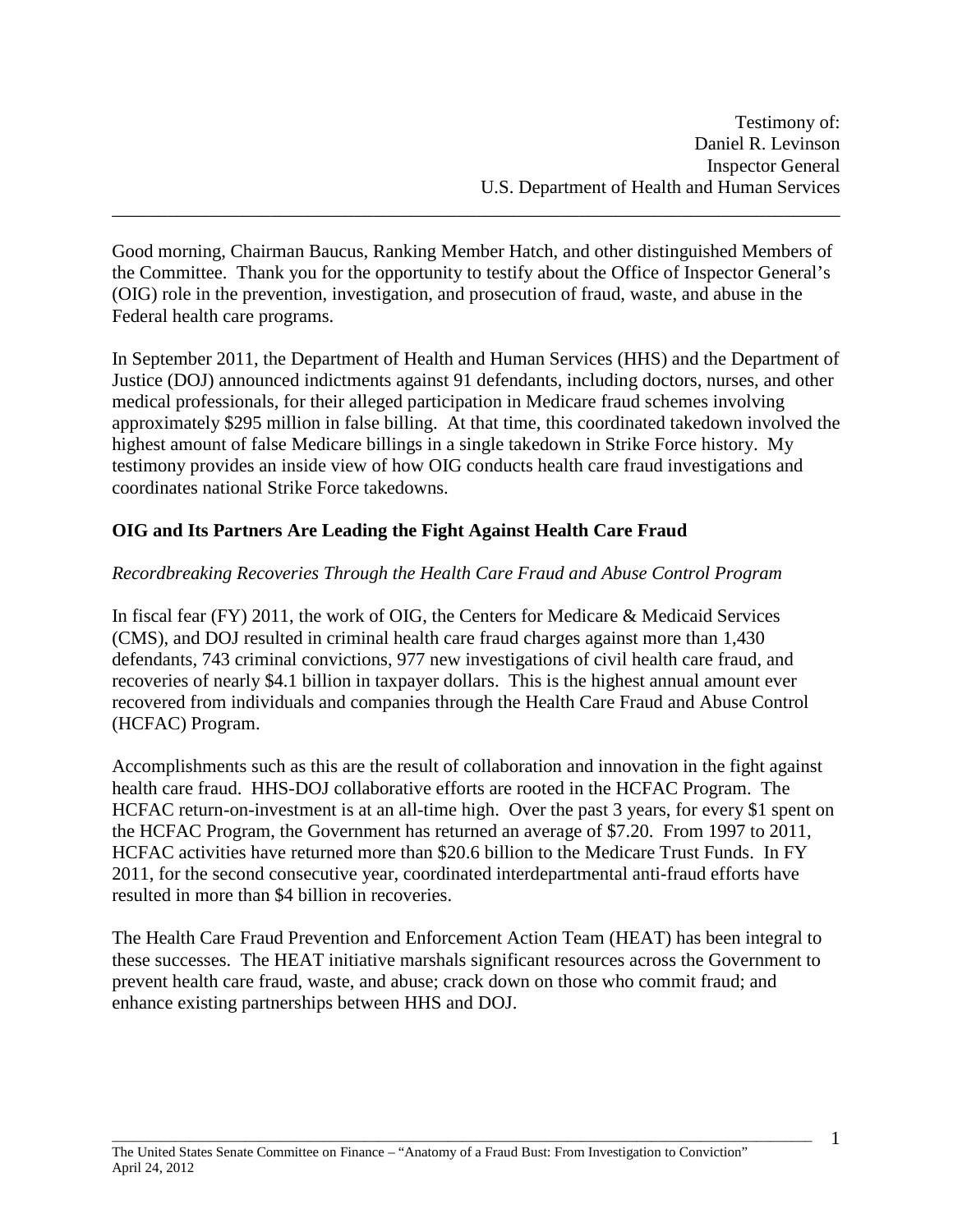## *Medicare Fraud Strike Forces Are a Proven Success in Fighting Fraud*

Medicare Fraud Strike Force Teams are an essential component of  $H EAT$ .<sup>[1](#page-1-0)</sup> Strike Force teams are designed to identify and investigate fraud and prosecute perpetrators quickly. Strike Force teams are composed of dedicated prosecutors from DOJ and U.S. Attorneys Offices and Special Agents from OIG; the Federal Bureau of Investigation (FBI); and, in some cases, State and local law enforcement agencies. These "on the ground" enforcement teams are supported by data analysts and CMS program experts. This coordination and collaboration has accelerated the Government's response to criminal health care fraud, substantially decreasing the average time from the start of an investigation to its prosecution.

Strike Force Teams use sophisticated data analysis and a collaborative approach to focus enforcement resources in geographic areas at high risk for fraud. Strike Force cases are data driven to pinpoint fraud hot spots through the identification of suspicious billing patterns as they occur in real time. The Strike Force model has proven highly successful. Since their inception in 2007, Strike Force operations in 9 cities have led to charges against more than 1,200 individuals for fraud schemes involving approximately \$3.7 billion in claims.

### **Case Study: ABC Home Health and Florida Home Health**

The fraud scheme involving ABC Home Health and Florida Home Health (ABC/Florida) provides a case study of the investigative underpinnings of Strike Force activities. $2$  In ABC/Florida, more than 50 individuals were convicted in connection with a \$25 million fraud scheme relating to home health and physical therapy services. ABC/Florida billed the Medicare program for expensive physical therapy and home health services that were not medically necessary, were never provided, or both.

The scheme involved kickbacks and bribes paid to patients, patient recruiters, and doctors. Doctors were paid up to \$300 per prescription, plan of care, and medical certification for medically unnecessary therapy and services. These providers falsified patient files with descriptions of nonexistent medical conditions, such as hand tremors, unsteady gait, and poor vision, to make it appear that beneficiaries qualified for home health and therapy services. Patients were paid up to \$1,500 per month to attest to services that were not medically necessary or were never rendered. Patient recruiters were paid up to \$500 per patient to keep patients enrolled with the home health agency.

#### *Initial Phase of the Investigation*

In late 2008, the Miami Strike Force team began investigating ABC/Florida based on a lead from a law enforcement source. The ABC/Florida case, as do most of our Strike Force cases,

<span id="page-1-0"></span> $1$  OIG and DOJ launched their Strike Force efforts in 2007 in south Florida to identify, investigate, and prosecute DME suppliers and infusion clinics suspected of Medicare fraud. Building on the success in Miami, Strike Force teams have been established in eight more locations—Los Angeles; Detroit; Houston; Brooklyn; Baton Rouge; Tampa; and, most recently, Dallas and Chicago.

<span id="page-1-1"></span><sup>&</sup>lt;sup>2</sup> Press releases available at <u>http://www.justice.gov/usao/fls/PressReleases/111206-02.html</u> and [http://www.justice.gov/usao/fls/PressReleases/110204-03.html.](http://www.justice.gov/usao/fls/PressReleases/110204-03.html)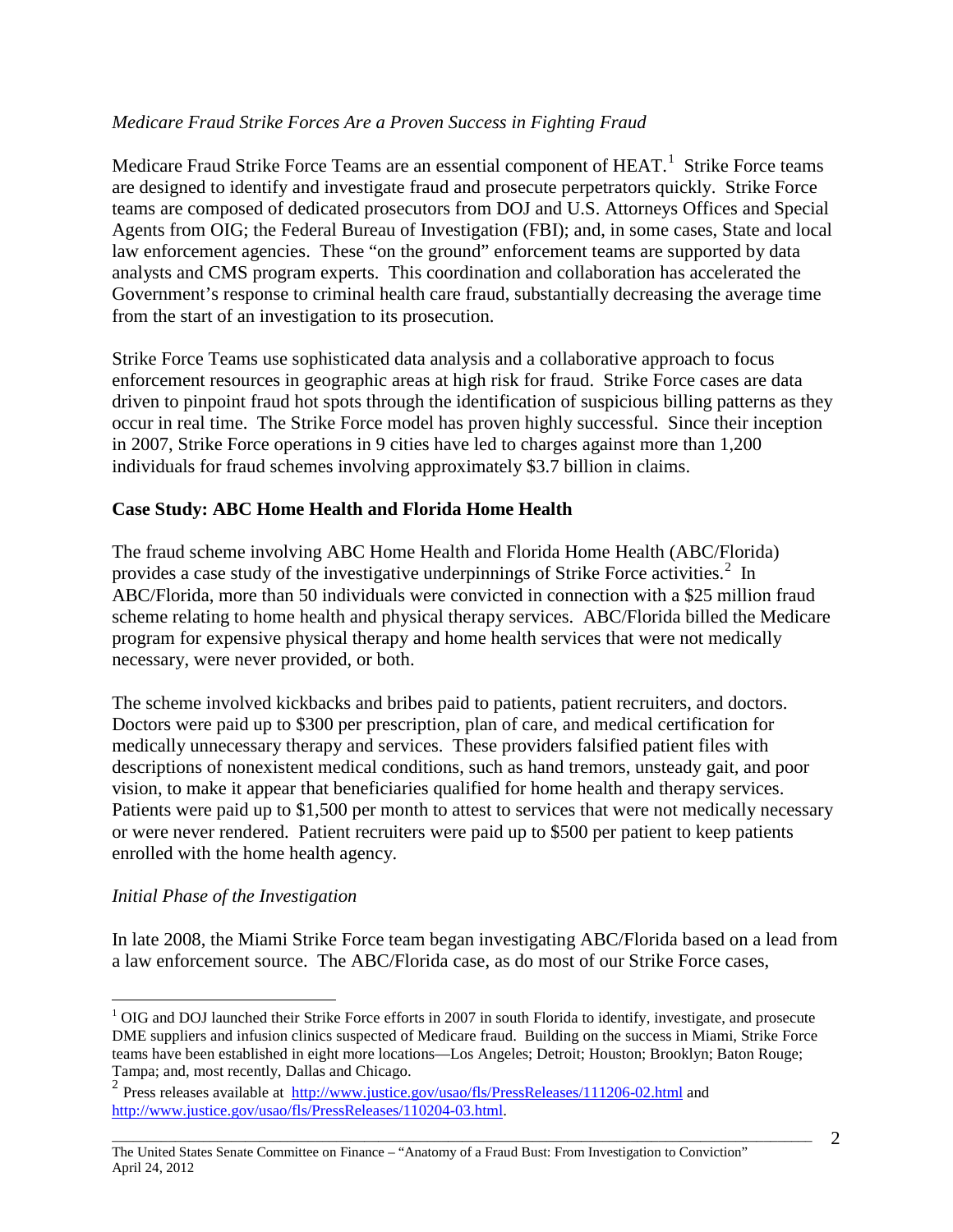followed an investigative model that has proven highly successful in these cases: (1) analyze and evaluate Medicare claims data, (2) obtain the Medicare enrollment application, (3) identify the medical biller, (4) obtain and analyze relevant banking information, and (5) identify the "true" owner of the Medicare provider that is under investigation as well as suspected coconspirators. As part of this process, we analyzed Medicare billing data to look for billing anomalies, examined bank records for evidence of kickback payments, and interviewed witnesses and cooperators with inside information. Through this process, we developed an "investigative snapshot" of the suspected fraudulent activity.

As part of the investigation, we conducted time analysis reports; for example, a report flagged as an indicator of potential fraud might show a home health aide billed for visits to 15 people 3 times per day. Analyzing such data could reveal that it is physically impossible to actually conduct that many visits because of traffic considerations, complexity of services, and the number of hours in the day. We also learned that different home health agencies were billing for the same beneficiaries—patient recruiters sometimes shop beneficiaries to different home health providers in an attempt to get more money.

We also worked with cooperating medical providers who reviewed the data with the investigating agents and helped determine whether billings matched what was actually on patient charts. The investigation revealed falsified patient files and aberrant billing patterns attributable to ABC/Florida. Bank records showed large sums of money transferred to sham companies and subsequently turned into cash.

Within about 6 months, we had built a strong enough case to obtain indictments for eight subjects, including two owners of ABC/Florida. These indictments included charges of health care fraud, conspiracy to commit health care fraud, kickbacks, and conspiracy to commit money laundering.

These indictments are not the end of the story, but rather led to a series of follow-up investigations and indictments based on evidence obtained from search warrants executed at ABC/Florida and owner Gladys Zambrana's home. Agents discovered incriminating evidence at both locations, including payment kickback ledgers and cash payments designated for heath care personnel and patient recruiters. After procuring this evidence, we continued to analyze billing data, medical records, financial records, and interviews with cooperators to ferret out coconspirators in the fraud.

Simultaneously, we worked with CMS to guard against similar fraud schemes. ABC/Florida's scheme exploited Medicare's "outlier" payments—additional payments to home health for beneficiaries who incur unusually large costs. ABC/Florida and its conspirators were claiming that beneficiaries were sicker than they really were to cash in on undue outlier payments. OIG took a broader look and found that ABC/Florida was not an isolated case. In fact, in 2008, Miami-Dade County accounted for 52 percent of the \$1 billion Medicare paid nationally in home health outlier payments, while only 2 percent of all Medicare beneficiaries receiving home health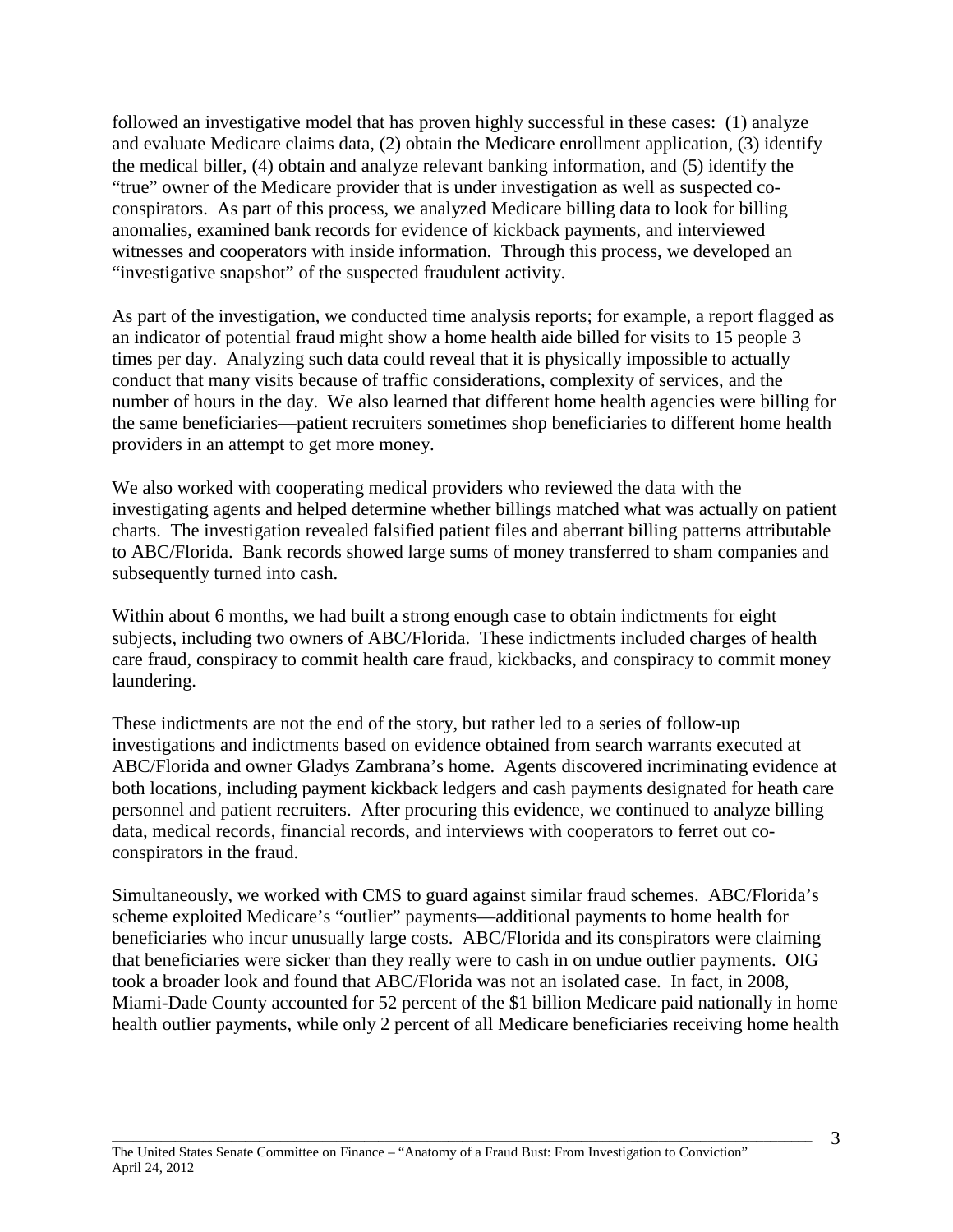services resided there.<sup>[3](#page-3-0)</sup> To address these abuses, CMS set a limit on the percentage of outlier payments that each home health agency may claim.

Claims data indicate that these program integrity efforts have had a significant impact. In Miami, Medicare's total home health payments dropped by more than a third and its home health outlier payments dropped by more than 90 percent from 2009 to 2011.

As the investigation continued from June 2009 through December 2011, agents secured cooperation from ABC/Florida personnel who had been indicted. Actionable intelligence developed from these cooperators revealed that many other home health agencies were engaged in frauds similar to ABC/Florida.

This intelligence, coupled with medical record reviews and analysis of financial and billing data, helped agents identify additional co-conspirators, which in turn led to supplementary indictments in the February 2011 national Strike Force roundup.

As a result of additional intelligence from cooperating witnesses, search warrants were executed at Courtesy Medical Center (Courtesy Medical), which was instrumental in perpetuating the ongoing fraud—the attending physician (Dr. Dweck) at Courtesy Medical was responsible for prescribing home health services for beneficiaries billed by ABC/Florida. Agents obtained a ledger from Courtesy Medical that detailed all the home health agencies that were paying kickbacks to Courtesy Medical and Dr. Dweck for home health prescriptions. The foregoing led to additional indictments that were part of the September 2011 national Strike Force takedown.<sup>[4](#page-3-1)</sup>

## **September 2011 Takedown**

On September 7, 2011, HHS and DOJ announced a nationwide Strike Force takedown in 8 cities resulting in charges against 91 defendants, including doctors, nurses, and other medical professionals, for their alleged participation in Medicare fraud schemes involving approximately \$295 million in false billing. At that point, this coordinated takedown involved the highest amount of false Medicare billings in a single takedown in Strike Force history.

The schemes included submitting claims to Medicare for treatments that were medically unnecessary and often were never provided. In many cases, patient recruiters, Medicare beneficiaries, and other co-conspirators were paid cash kickbacks in return for supplying beneficiary information to providers so that the providers could submit fraudulent billing to Medicare for services that were medically unnecessary or were never provided.

In Miami, over 40 defendants, including 1 doctor and 1 nurse, were charged for their participation in various fraud schemes involving a total of \$159 million in false billings for home health care, mental health services, occupational and physical therapy, durable medical equipment (DME), and HIV infusion. In some instances, beneficiaries who were residents of halfway houses were allegedly threatened with eviction if they did not agree to attend the mental health center.

<span id="page-3-1"></span><span id="page-3-0"></span> $\frac{3 \text{ http://oig.hhs.gov/oei/reports/oei-04-08-00570.pdf}}{\text{http://www.justice.gov/opa/pr/2011/September/11-ag-1148.html}}$ 

\_\_\_\_\_\_\_\_\_\_\_\_\_\_\_\_\_\_\_\_\_\_\_\_\_\_\_\_\_\_\_\_\_\_\_\_\_\_\_\_\_\_\_\_\_\_\_\_\_\_\_\_\_\_\_\_\_\_\_\_\_\_\_\_\_\_\_\_\_\_\_\_\_\_\_\_\_\_\_\_\_\_\_\_\_\_\_\_\_\_\_\_\_\_\_\_\_\_\_\_ The United States Senate Committee on Finance – "Anatomy of a Fraud Bust: From Investigation to Conviction" April 24, 2012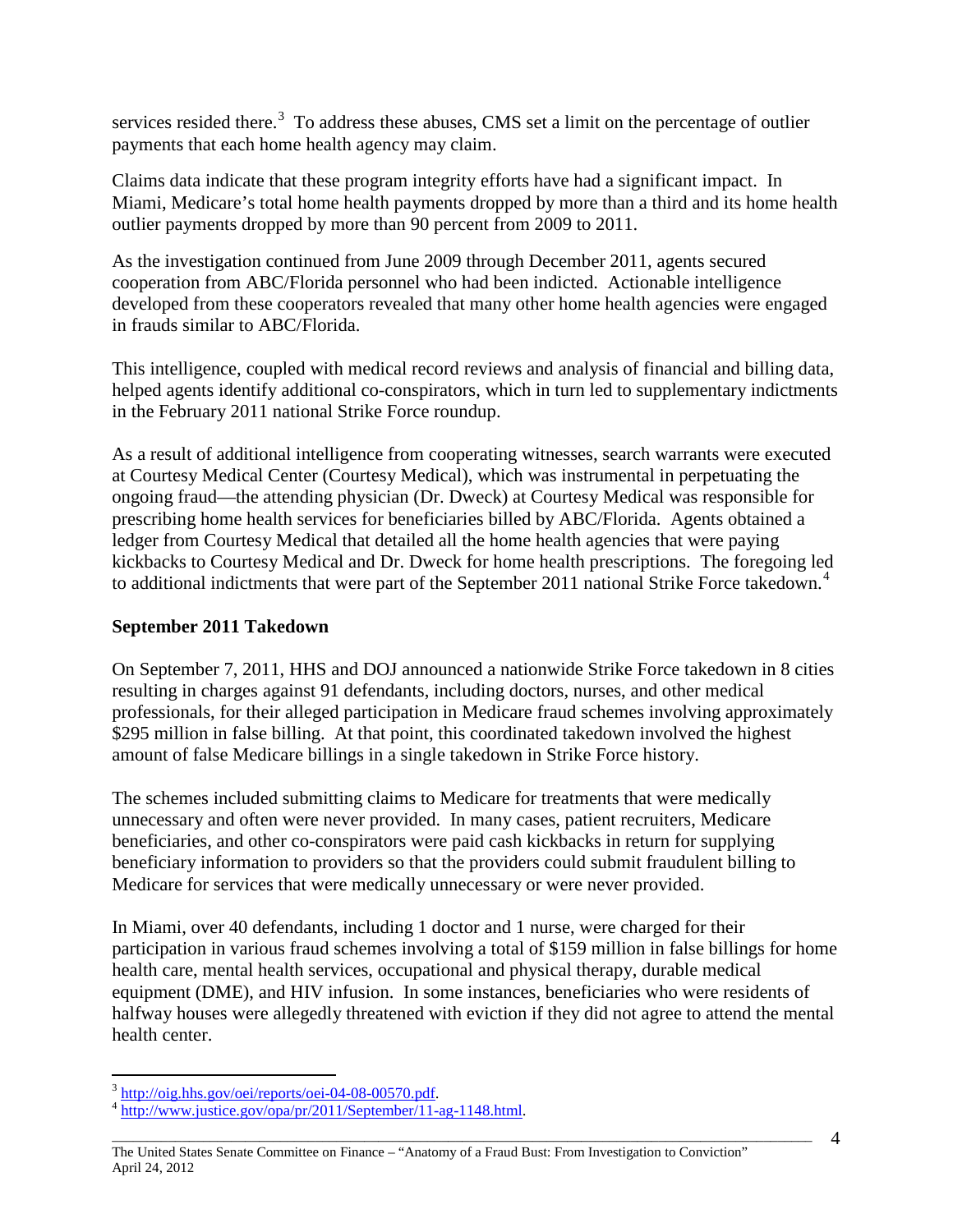Additional defendants were charged in Houston, Baton Rouge, Los Angeles, Brooklyn, Detroit, and Chicago for schemes involving home health and DME. One defendant allegedly sold beneficiary information to 100 different Houston-area home health care agencies in exchange for illegal payments.

## *Orchestrating a Strike Force Round Up*

The September 2011 takedown exemplifies the numerous benefits of conducting large-scale operations. Because of the viral nature of health care fraud, it is more effective to make multiple arrests on the same day in particular geographic areas with high volumes of fraud. Once it becomes public that a subject has been arrested, others that may be involved in the criminal activity may try to flee to avoid arrest or send their illegal proceeds off-shore. Executing searches and arrests of numerous suspects simultaneously helps law enforcement maintain the element of surprise. In addition, we can save money and increase efficiency when we leverage resources from local law enforcement partners in these fraud-intense areas, instead of transporting agents from across the country. Finally, the national recognition given to largescale nationwide operations serves as a deterrent.

Once DOJ determines that numerous cases are nearing indictment, senior officials with OIG and DOJ coordinate with the Strike Force teams to plan the execution of search and arrest warrants. Coordination meetings may begin on weekly basis and ramp up to daily briefings nearing the date of a takedown.

Close coordination among the takedown cities is critical. For example, prior to the September 2011 operation, subjects of cases worked by the Detroit Strike Force were determined to be living in Miami, necessitating coordination between the two Strike Forces.

Senior officials ensure that the Strike Force teams have the necessary tools and appropriate number of agents to safely and efficiently carry out the operation. We may also request personnel assistance from other Inspector General (IG) offices, through the Mutual Assistance Program, to help execute search and arrest warrants. During the September 2011 operation, we were assisted by 14 agents from IGs of 5 different agencies, including the United States Postal Service, the Department of Homeland Security, the Social Security Administration, the Department of Transportation, and the Railroad Retirement Board.

The scale of a roundup, i.e., the number of people who will be arrested and the number of search warrants executed, evolves throughout the planning process based on investigative case developments.

## *Agents On the Ground*

Agents planning large-scale strike force operations are responsible for locating subjects to be arrested and verifying where those individuals reside. This includes researching subjects' background for criminal history; weapons possession; and other information, such as family members that may be encountered during the arrest. Agents may also conduct surveillance of the arrest location.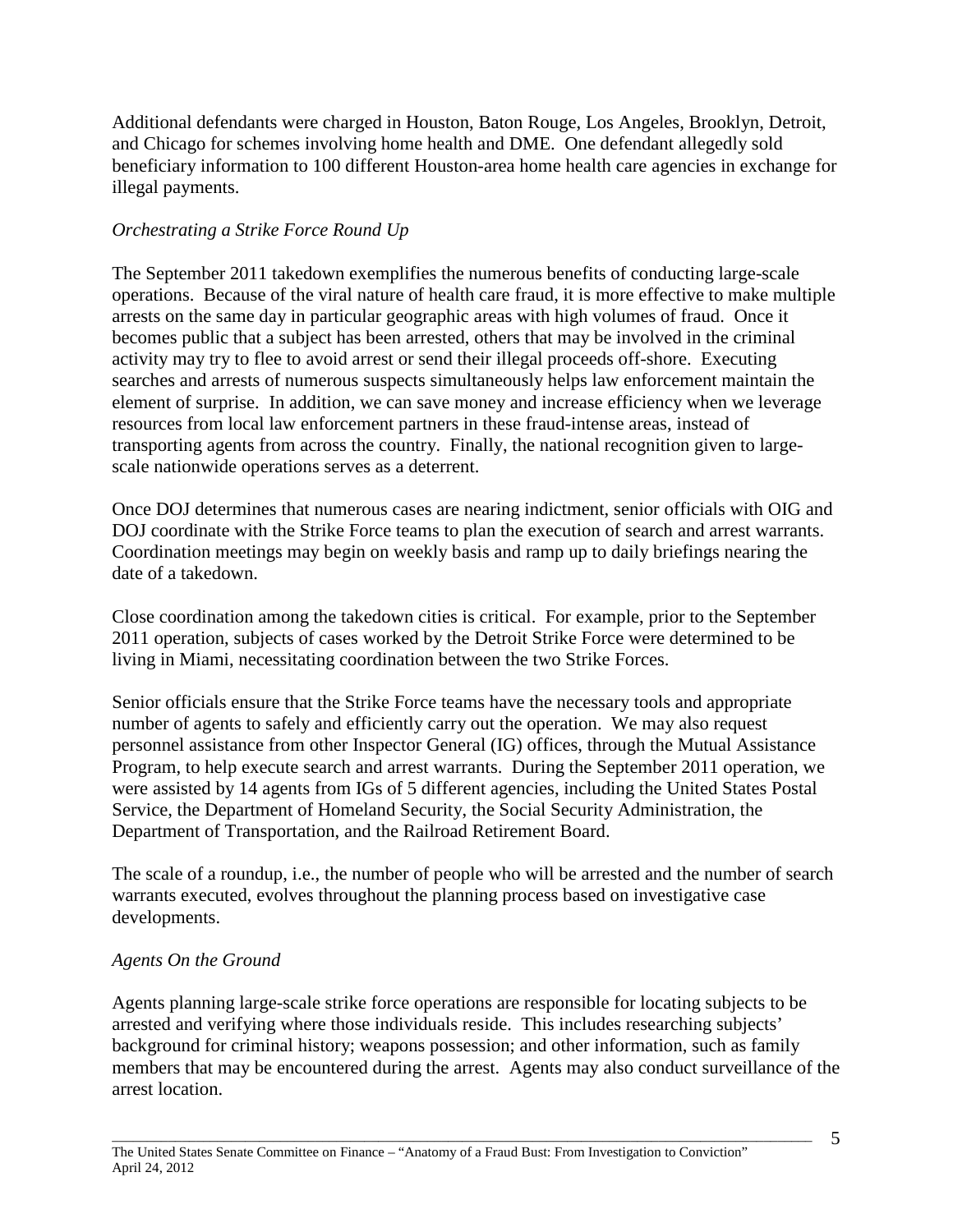Each lead case agent develops an operational plan, which includes information about the subjects to be arrested, including criminal history and background; team assignments; emergency information, including the address to the nearest hospital; and detailed information about the location where the search and/or arrest warrant will be executed.

Prior to the execution of the operation, the case agent is responsible for securing arrest and/or search warrants. The agent must also coordinate with the U.S. Marshals Service and Pre-Trial Services for support with prisoner processing.

The lead case agent also conducts an operational briefing for arrest teams, often the evening prior to an operation. Agent assignments are given during this time on the basis of particular agents' skill sets and operational needs. For example, assessments are made regarding the need for weapons and tactical support, linguistic skills for witness interviews, and computer forensics. This intricate, detailed planning is done to not only ensure a successful operation, but also to guarantee the safety of all participants.

On the day of an operation, we typically hold a predawn meeting proximate to the place where the warrant will be executed. During these meetings, agents review information with a focus on safety, such as whether arrest subjects have violent criminal histories and whether firearms are known to be at the location.

Arrest warrants are often served in conjunction with search warrants. Evidence seized during an operation might include billing ledgers, phone records, receipts, computers, thumb drives, and other electronic and nonelectronic evidence. Criminals are increasingly using technology to defraud Medicare. We have a team of expert computer forensic examiners to seize and analyze electronic evidence.

After an arrest, the suspect is processed, which includes taking photographs, taking fingerprints, and obtaining basic biographical information. We may also conduct postarrest interviews to obtain additional information related to the alleged scheme. Once the prisoner is processed, he or she appears before a Magistrate for an initial appearance, typically on the same day as the arrest.

After the arrest, OIG agents are still on the job providing pretrial support, such as preparing witnesses for trial, ensuring that witnesses are available for interviews, reviewing evidence, gathering additional evidence, preparing evidence for trial, and ultimately testifying at trial.

## *Dedicated, Resourceful, and Well-Trained Agents Are the Cornerstone of Every Investigation*

Highly specialized and advanced training underpins our successful investigations and operations. OIG Special Agents participate in a rigorous 12-week basic training program at the Federal Law Enforcement Training Center (FLETC). That regimen, known as the Criminal Investigator Training Program, trains Special Agents in various skills, including interviewing; surveillance; undercover operations; criminal case management; legal training; writing and executing search and arrest warrants; providing courtroom testimony; physical techniques and conditioning;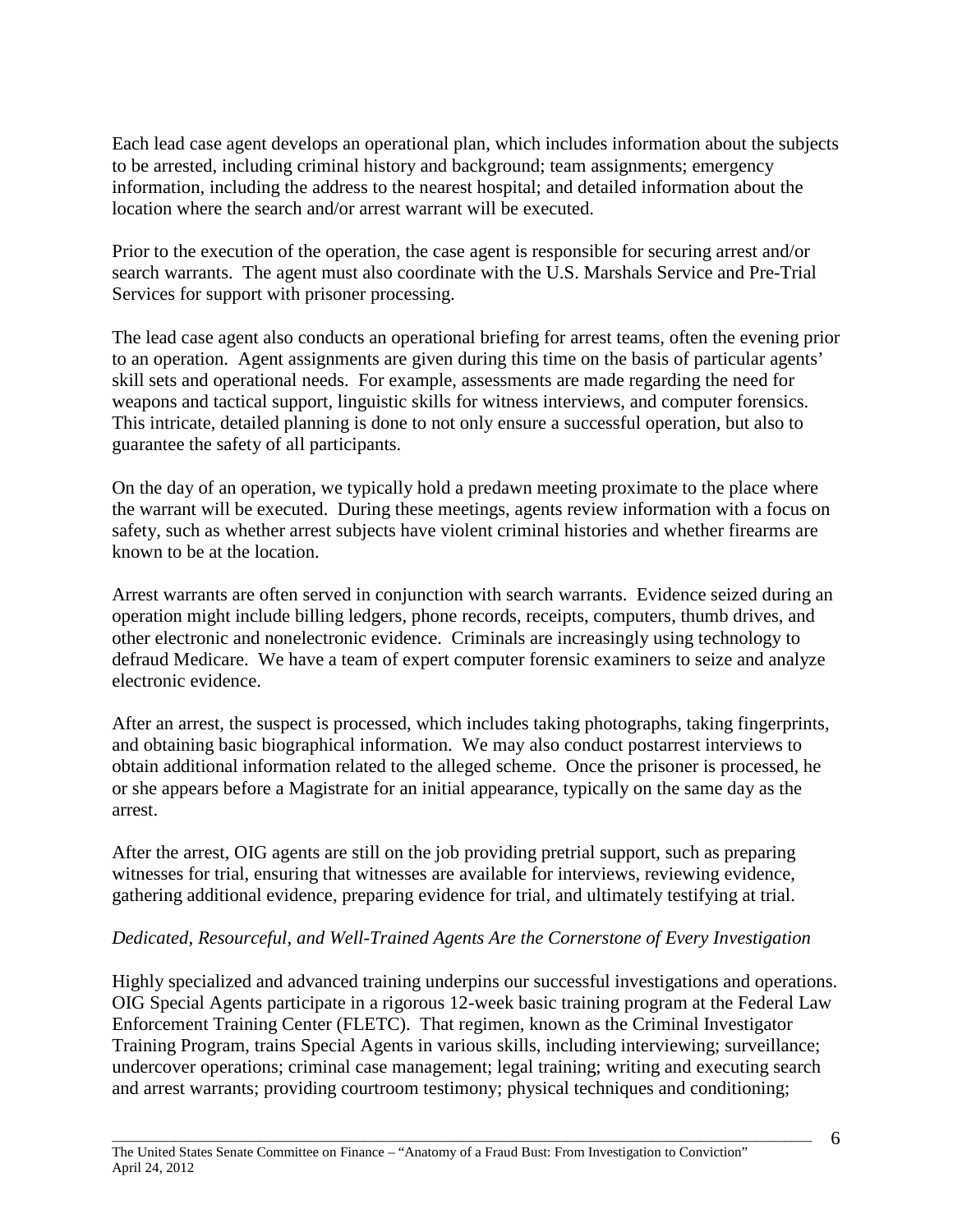tactical training; firearms skills, vehicle-handling skills; processing physical evidence; and the other essential knowledge, skills, and abilities needed by new Special Agents.

Upon completion of FLETC basic training, OIG Special Agents complete 6 weeks of specialized training geared toward OIG's health care mission. OIG is the only agency focusing full time on combating fraud, waste, and abuse in Medicare and Medicaid, and OIG Special Agents develop extensive subject matter expertise in health care fraud investigations. This specialized training covers, among other things, an indepth education on Medicare and Medicaid, a wide range of health care fraud schemes and current trends, medical identity theft, organized criminal activity in health care fraud, undercover operations related to health care fraud, and advanced law enforcement training in areas such as firearms and defensive tactics.

As OIG continues to encounter more sophisticated and dangerous criminal enterprises in health care fraud, OIG Special Agents hone their defensive skills through quarterly firearms and defensive tactics training. Many OIG Special Agents undergo advanced technical training in investigative technology, data analysis, advanced tactics, and use of the law enforcement rifle system during enforcement operations.

# **The Future of Fraud Fighting**

We are at a turning point in our fight against fraud. For typical Strike Force cases, we have significantly decreased the average time from the start of an investigation to its prosecution. Our specialized training and advanced data analytics have changed the way we investigate cases. Historically, we had built cases from the bottom up, investigating individual criminals and working our way to the top of the pyramid. Data analytics now enable us to more quickly identify the head of a criminal enterprise from which we can also more swiftly identify the coconspirators and related schemes.

With new enforcement tools in the Affordable Care Act, payment suspensions will help ensure that the Government can effectively stop perpetrators from absconding with ill-gotten program funds. Important changes to the False Claims Act, the Federal anti-kickback statute, OIG's administrative authorities, and the Federal Sentencing Guidelines, among others, will help the Government more effectively prosecute those who defraud or abuse Federal health care programs.

As we continue to fight fraud in the face of technologically sophisticated criminals, we must continually build on our capabilities to maintain our success. We will utilize our resources to develop knowledgeable professionals able to collect and analyze the growing volume of computer and other electronic evidence seized during search warrants. As we confront increasing violence and weapons in the field, we will continue to provide our Special Agents the training and equipment necessary to ensure their safety. Finally, we will continue to use data analytics to identify the locations and program areas most vulnerable to fraud and allocate our resources accordingly. This strategy has resulted in significant accomplishments, including achieving a return on investment of more than \$7 to \$1 over the past 3 years.